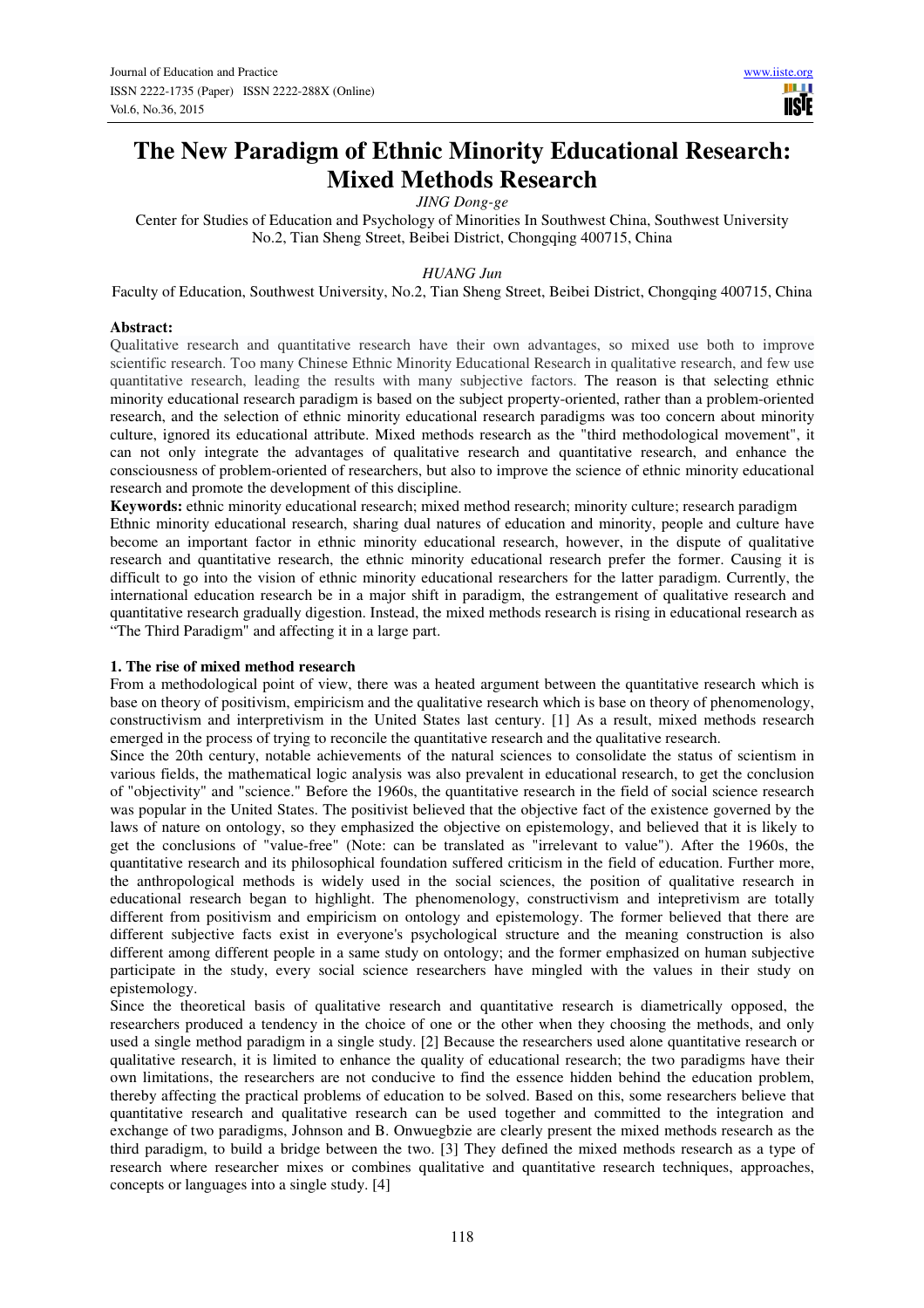**2. The problems and cause analysis of the current Chinese ethnic minority educational research paradigm** 

Study on Chinese ethnic minority educational research, mainly in current qualitative research, lacking of necessary quantitative research, which seriously hampered the quality promotion of the ethnic minority educational research and the innovation of methodology.

## **2.1The unity of Chinese ethnic minority educational research paradigm**

With quantitative research in educational research exposed the drawbacks, and the humanities characteristic of qualitative research fit well with the education disciplines, qualitative research soon attracted the attention of anthropology, pedagogy and other humanities. Because qualitative research and traditional Chinese speculative research are very similar, and the overall research ideas in line are conform to the thinking habits of Chinese people, so qualitative research have an important place in humanities research quickly. The most important feature of ethnic minority educational research is to pay attention to minority cultures, which difficult to quantify. And the qualitative research at the background of the study phenomenon, which trying to understand and interpret the phenomenon that people had given meaning to." [5] " It is a comprehensive process of exploration."[6]. Therefore, qualitative research is more coincided with the adequacy of ethnic minority educational research.

To better illustrate the status of Chinese ethnic minority education research paradigm, we used 725 papers in *Journal of Research on Education for Ethnic minorities* from 2008 to 2012 as a sample, to analyze the status quo of Chinese ethnic minority educational research methods. We usually divide these methods of ethnic minority educational research into Analysis, Case study method, Investigation, Historical research, Statistics, Experimental method, Comparison Method, Literature and other 9 categories, in which Analysis, Historical research, Comparison Method and Literature are take the qualitative research methods mainly; and the others are based on quantitative research.

| <b>Methods</b>           | frequency | ratio    |
|--------------------------|-----------|----------|
| Analysis                 | 468       | 64.55%   |
| Case study               | 68        | 9.38%    |
| Investigation            | 90        | 12.41%   |
| Historical research      | 39        | 5.38%    |
| <b>Statistics</b>        | 19        | 2.62%    |
| Experimental method      | 14        | 1.93%    |
| <b>Comparison Method</b> | 15        | $2.07\%$ |
| Literature               |           | $0.97\%$ |
| Other methods            |           | 0.69%    |

**Table 1 The Statistical Table of Research Methods in** *Journal of Research on Education for Ethnic minorities*  **from 2008 to 2012** 

From the statistical results, the Chinese ethnic minority educational research depend mostly on qualitative research and speculative analysis, and relatively few statistical studies to quantify; the statistics also found that most studies using a single research methods, there are only a few articles using the mixed research methods.

## **2.2 Analysis of the Reasons Why Qualitative Research Dominate the Ethnic Minority Educational Research**

First, selecting the ethnic minority educational research paradigm is based on subject property, rather than problem-oriented. Scholasticism Renaissance began to decline, astronomy, medicine, chemistry, botany, anatomy and other natural sciences achieved impressive success, then, positivism, empiricism gradually on the rise, and penetrate into many areas, dominated their research paradigm. The quantitative research became the most popular research paradigm in humanities and also including the education, the researchers regardless of the discipline property, just blind worship of the quantitative research paradigm. Facts have proved that when the application of quantitative research in the humanities and expose its drawbacks, it was soon abandoned and replaced by the humanities which is more correspond with the qualitative research. Education is a humanistic phenomenon, unlike the natural sciences research to find a causal relationship between variables, but a process of the meaning construction, in education the human experience, emotional changes, psychological reaction, behavior, culture and so all can be a research object. When study of these factors, the interpretation of method qualitative research is more effective compared with positivist research methods.[7] However, some educational problems require not only qualitative research, but also need to quantify process. The researchers only considered fit paradigm and discipline attributes, ignoring the issue of the research paradigm applicable or not, this is one of the reasons why qualitative research methods dominate the ethnic minority educational research. Next, in the process of choosing the ethnic minority educational research paradigm paid too much attention to

the minority culture, ignored its pedagogic property. Ethnic minority education is an interdisciplinary subject with comprehensive properties which comes from the crossing subjects of ethnology and pedagogy. From current ethnic minority educational research found that it paid too much attention to the diversity of minority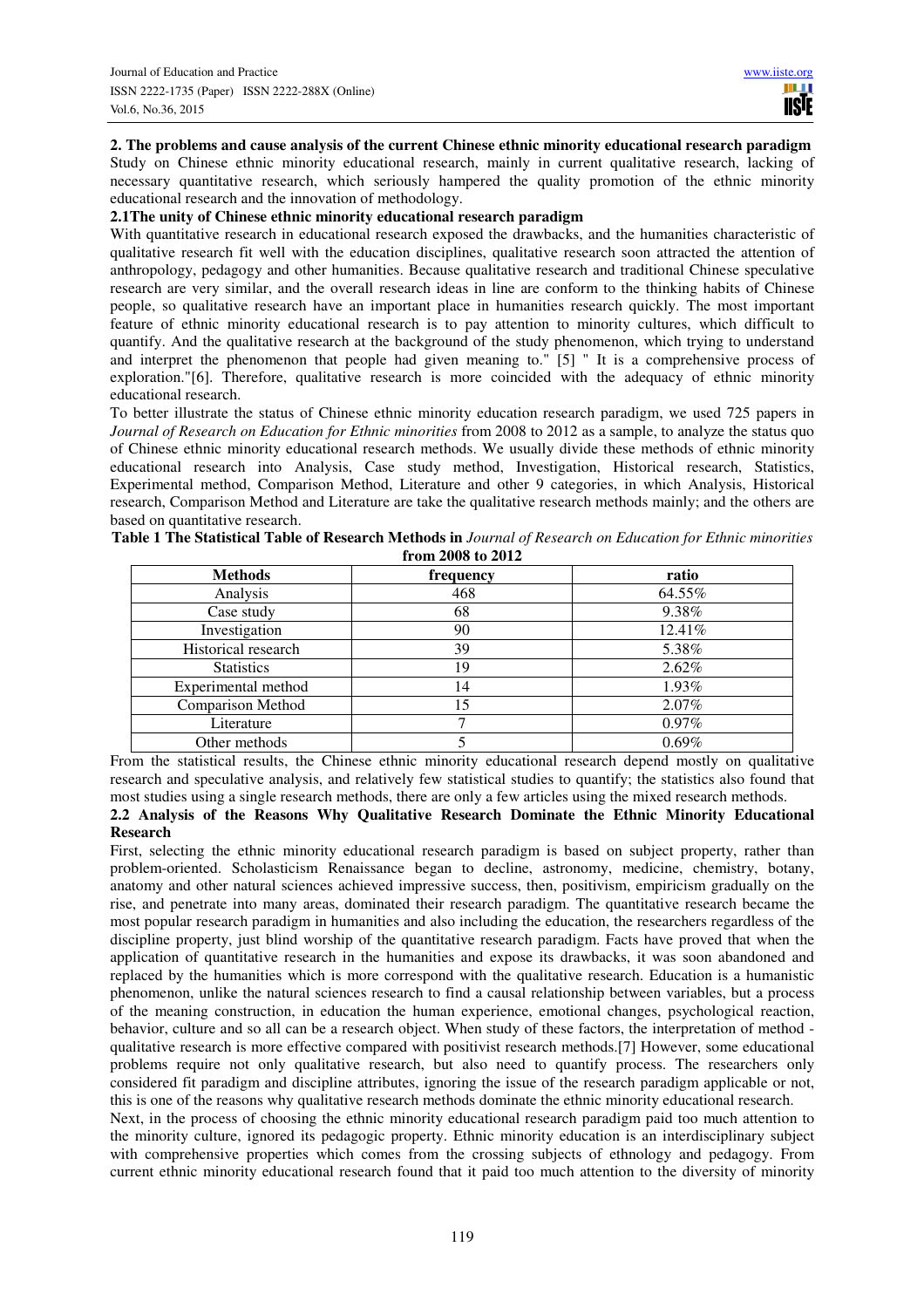culture backgrounds and tended to ethnic discipline property, but ignored the education discipline attributes. [8] Ethnic minority educational research is mainly to analyze the educational issues, rather than minority cultures. Because of so, it directly affects the choice of ethnic minority educational Research Paradigm.

#### **3. The Significance of Mixed Research Methods Applied to Study the ethnic minority educational Research**

Mixed Methods Research is just emerging in China in the field of education, has not attracted enough attention, we will discuss the precondition and significance of mixed research methods applied to ethnic minority educational research theoretically.

## **3.1 The Premise of Transition of Ethnic Minority Educational Research Paradigm**

Chinese ethnic minority educational research Paradigm need to shift to mixed methods and make breakthroughs, at least satisfied the following two preconditions.

First, as to the object of ethnic minority educational research, the research should base on the educational attributes, and concern the minority culture appropriately, rather than the reverse. For ethnic minority educational problem there paramount attribute are educational, the fundamental standpoint can not be shaken. At present, the ethnic minority educational research in China has the quality of "novelty" in a large part, and regard the minority as "inhomogeneity", exaggerated the differences minority culture and Han culture, resulting in the researcher in the process of research paid too much attention to the minority culture, neglect the educational problems to be studied.

Second choosing a paradigm should follow the principle of problem-oriented, rather than disciplines oriented. The purpose of educational research is to solve practical problems of education, the selection of research method according to the education problem. The foreign researchers with the consciousness of "selecting method leaded by problem" more, which has a reference to Chinese researchers. There are both value issues and factual issues in education study, the qualitative research is fit to value issues, and the quantitative research is fit to factual issues. Therefore, we should have a correct understanding of the different roles of two paradigms in the study of ethnic minority education, making the ethnic minority educational research Paradigm get integrate and change.

#### **3.2 The Significance of Adopting the Mixed Research Methods in Ethnic Minority Educational Research**

The mixed methods research as a new paradigm has been widely used in the study of foreign education, after a half a century of attempts and exploration. Needless to say, it is crucial to find a new educational research paradigm for improving the educational theory and solving the practical education problem.

First, the mixed methods research is based on pragmatism, using one or more research strategies of qualitative and quantitative research, it not only avoids the limitations of both, but also integrate the advantages of them, and improving the scientificity of ethnic minority educational research. In conclusion, the mixed methods research shows its three advantages at least. The first one is to verify a phenomenon with different research methods and design, realized complementary advantages and multivariate cross, and they can verify the results and interpretation of each other. Secondly, mixed methods research is supplemented by the results of a single method, compared with the results of another major method, which sought a detailed explanation, improvement and clarification. Third, different research methods will produce different results, and the contradictions arisen in these results often prompted the reconstruction of research problems and the generation of new theory. [9] The current study of ethnic minority education in China adopting the qualitative methods mainly at present, but the qualitative research methods are always mixed with a value tendency of researchers, and ultimately dominate the results, making the conclusions with subjective nature. There are even some researchers regard their personal opinions and theories as a part of qualitative research, which can not help but suspect the scientificity and objectivity of the research. Introducing the mixed methods research to ethnic minority education, it is better to reflect the normalization of the research process and the scientificity of the result.

Second, the mixed methods research to the significance of using these methods in ethnic minority educational research is to improve researchers' consciousness of problem-oriented. Ethnic minority educational research is an interdisciplinary study combined with ethnology and pedagogy, which the ethnology is reference for the anthropological research methods, and the pedagogy is also reference for the sociological research methods, whether anthropological or sociological study of research methods, can not meet the subject attribute of ethnic minority education. Mixed methods research, not only adapt to the current complex status of interdisciplinary research, but also concerns about the issues themselves, it can become a pointcut, consistent point and growing point of interdisciplinary research. In addition, the mixed methods research to make a research attract more experts from different disciplines to build interdisciplinary research platform around the research project. Driven by it, a series of innovation of organizational structure, project management pattern and resource allocation facilitated the multi-disciplinary integration, bring it's comprehensive superiority into full play. [10]

In conclusion, the mixed methods research combines the qualitative research and quantitative research with their respective advantages, should become a new paradigm of ethnic minority educational research. No matter what educational problem will be studied in future, the use of mixed research methods can improve science education research and its objectivity.